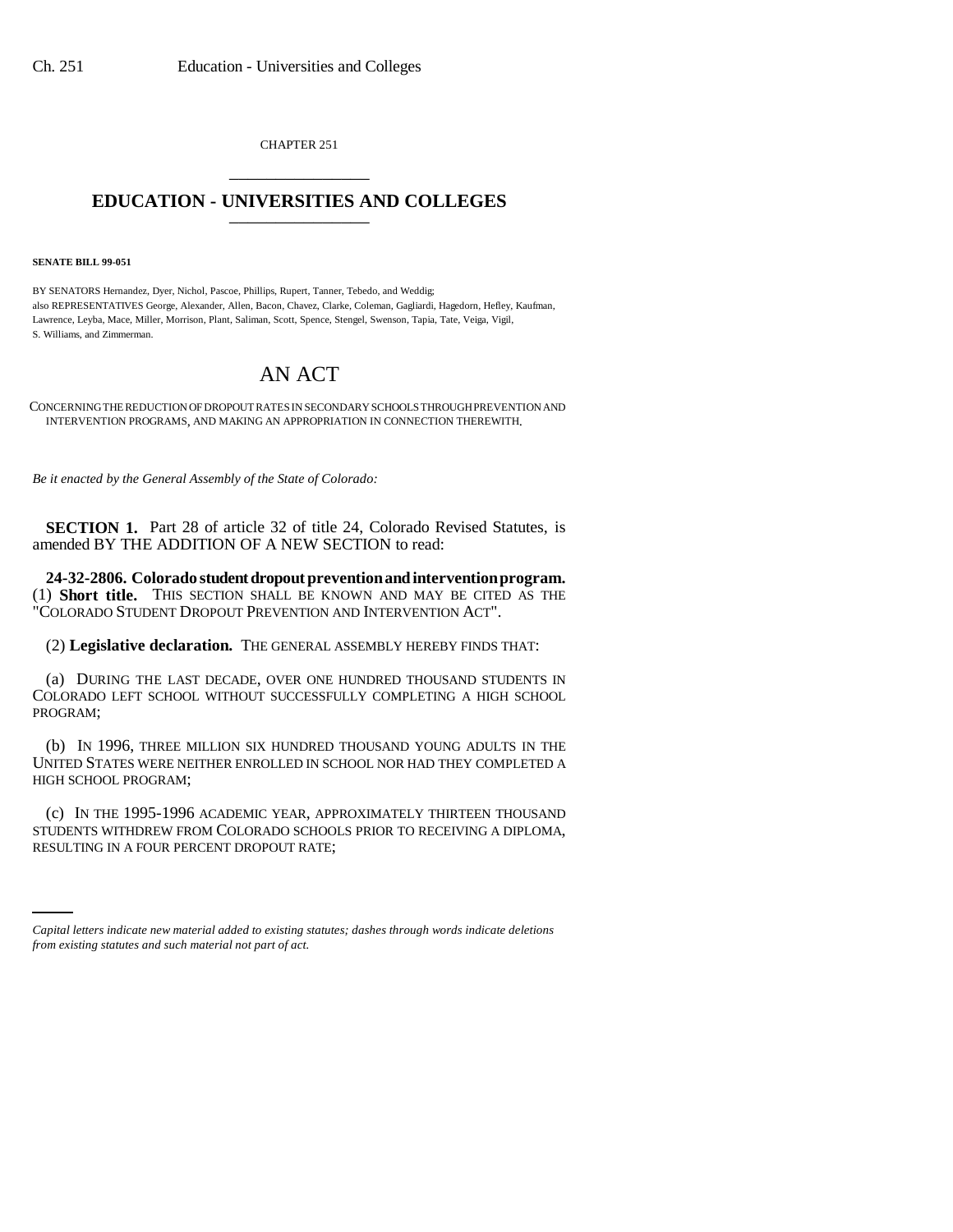(d) OF THOSE STUDENTS WHO WITHDREW FROM COLORADO SCHOOLS PRIOR TO RECEIVING A DIPLOMA, APPROXIMATELY FIVE THOUSAND NINE HUNDRED WERE MINORITY STUDENTS;

(e) THE DROPOUT RATE OF MINORITY STUDENTS IN COLORADO IS SIGNIFICANTLY GREATER THAN THAT OF NON-MINORITY STUDENTS;

(f) NUMEROUS FACTORS, INCLUDING SOCIOECONOMIC BACKGROUND, LACK OF ADULT SUPPORT, AND THE INABILITY TO COMMUNICATE WELL IN ENGLISH, INFLUENCE A STUDENT'S DECISION TO DROP OUT OF SCHOOL;

(g) RESEARCH HAS SHOWN THAT, COMPARED WITH HIGH SCHOOL GRADUATES, RELATIVELY MORE DROPOUTS ARE UNEMPLOYED, AND THOSE DROPOUTS WHO DO SUCCEED IN FINDING WORK TEND TO EARN LESS MONEY THAN HIGH SCHOOL GRADUATES; AND

(h) HIGH SCHOOL DROPOUTS ARE MORE LIKELY TO APPLY FOR AND RECEIVE PUBLIC ASSISTANCE THAN HIGH SCHOOL GRADUATES.

(3) **Definitions.** FOR PURPOSES OF THIS SECTION:

(a) "AT-RISK STUDENTS" MEANS STUDENTS IN SECONDARY SCHOOLS WHO ARE AT RISK OF DROPPING OUT OF SCHOOL BECAUSE OF THEIR SOCIOECONOMIC BACKGROUND, LACK OF ADULT SUPPORT, LANGUAGE BARRIERS, OR OTHER IDENTIFIED INDICATORS THAT CAUSE STUDENTS TO DROP OUT OF SCHOOL.

(b) "ENTITY" MEANS ANY LOCAL GOVERNMENT, COLORADO PUBLIC OR NONSECTARIAN SECONDARY SCHOOL, INCLUDING CHARTER SCHOOLS, GROUP OF PUBLIC OR NONSECTARIAN SECONDARY SCHOOLS, SCHOOL DISTRICT OR GROUP OF SCHOOL DISTRICTS, BOARD OF COOPERATIVE SERVICES, INSTITUTION OF HIGHER EDUCATION, THE COLORADO NATIONAL GUARD, STATE AGENCY, OR STATE-OPERATED PROGRAM OR ANY PRIVATE NONPROFIT OR NOT-FOR-PROFIT COMMUNITY-BASED ORGANIZATION.

(4) **Colorado student dropout prevention and intervention program.** THERE IS HEREBY CREATED THE COLORADO STUDENT DROPOUT PREVENTION AND INTERVENTION PROGRAM IN THE YOUTH CRIME PREVENTION AND INTERVENTION PROGRAM FOR THE PURPOSE OF PROVIDING SERVICES TO AT-RISK STUDENTS AND THEIR FAMILIES IN AN EFFORT TO REDUCE THE DROPOUT RATE IN SECONDARY SCHOOLS THROUGH AN APPROPRIATE COMBINATION OF ACADEMIC AND EXTRACURRICULAR ACTIVITIES DESIGNED TO ENHANCE THE OVERALL EDUCATION AND EDIFICATION OF STUDENTS IN SECONDARY SCHOOLS.

(5) **Administration.** (a) THE STUDENT DROPOUT PREVENTION AND INTERVENTION PROGRAM SHALL BE ADMINISTERED THROUGH THE DEPARTMENT OF LOCAL AFFAIRS. SUBJECT TO THE DESIGNATION IN PARAGRAPH (b) OF THIS SUBSECTION (5), THE YOUTH CRIME PREVENTION AND INTERVENTION PROGRAM BOARD CREATED IN SECTION 24-32-2802 SHALL SELECT THOSE ENTITIES THAT WILL RECEIVE GRANTS THROUGH THE STUDENT DROPOUT PREVENTION AND INTERVENTION PROGRAM AND THE AMOUNT OF EACH GRANT. IN ADDITION, THE DEPARTMENT OF LOCAL AFFAIRS SHALL MONITOR THE EFFECTIVENESS OF PROGRAMS THAT RECEIVE FUNDS THROUGH THE STUDENT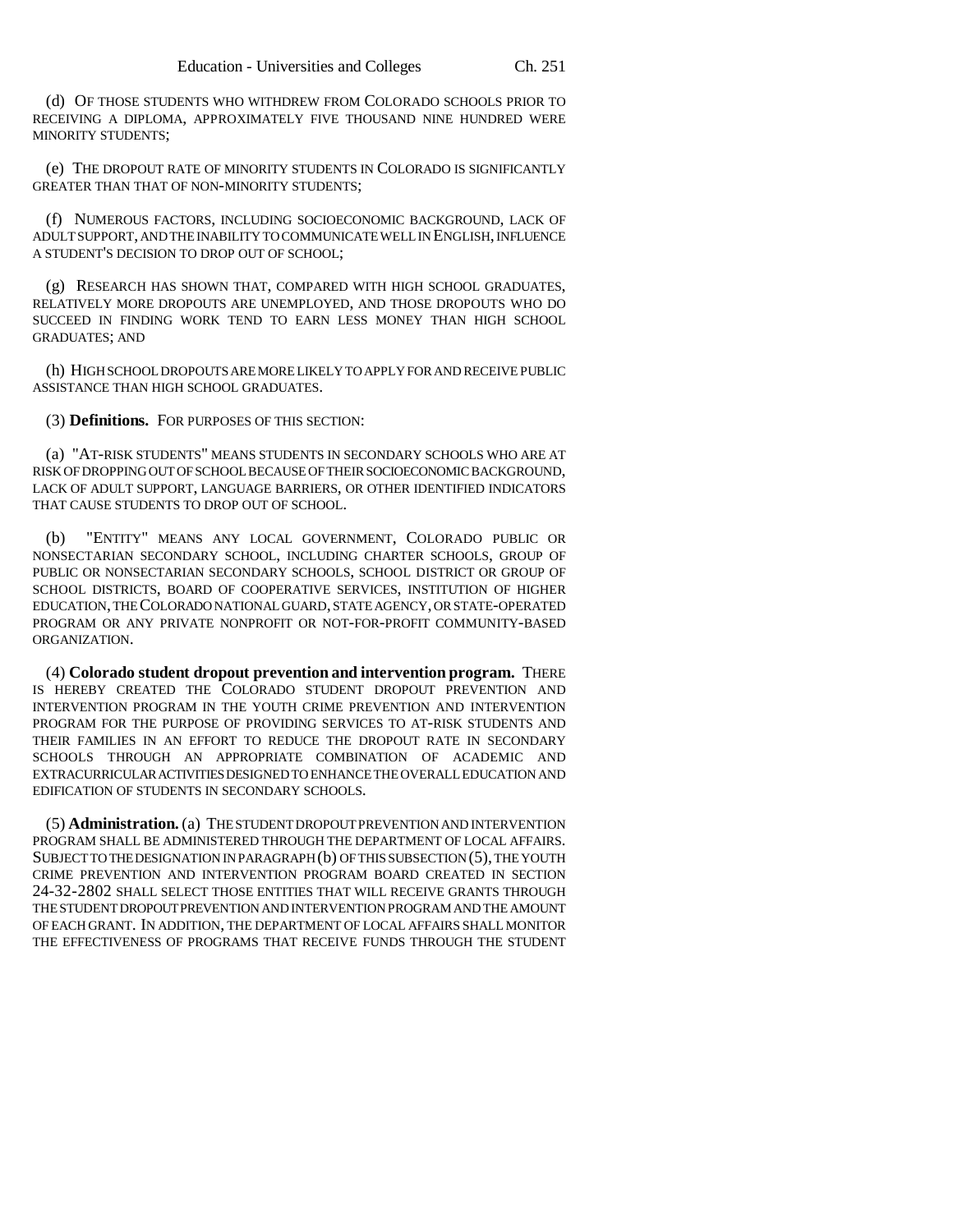DROPOUT PREVENTION AND INTERVENTION PROGRAM. TO BE ELIGIBLE FOR GRANTS FROM THE YOUTH CRIME PREVENTION AND INTERVENTION PROGRAM BOARD FOR THE PROVISION OF STUDENT DROPOUT PREVENTION AND INTERVENTION PROGRAMS TARGETING AT-RISK STUDENTS, AN ENTITY SHALL APPLY TO THE BOARD IN ACCORDANCE WITH THE TIMELINES AND GUIDELINES ADOPTED BY THE BOARD PURSUANT TO SECTION 24-32-2802.

(b) ANY MONEYS AWARDED BY THE YOUTH CRIME PREVENTION AND INTERVENTION PROGRAM BOARD SHALL BE PAID FROM MONEYS APPROPRIATED OUT OF THE GENERAL FUND FOR SUCH PROGRAM. EACH YEAR NO LESS THAN TEN PERCENT OF THE TOTAL APPROPRIATION FROM THE GENERAL FUND SHALL BE DESIGNATED AND USED EXCLUSIVELY FOR PROGRAMS SPECIFICALLY DESIGNED TO PREVENT STUDENTS FROM DROPPING OUT OF SECONDARY SCHOOLS; EXCEPT THAT, COMMENCING IN FISCAL YEAR 2004-2005 AND IN EACH FISCAL YEAR THEREAFTER, NO LESS THAN TWENTY PERCENT OF THE TOTAL APPROPRIATION SHALL BE DESIGNATED AND USED EXCLUSIVELY FOR SUCH PURPOSE.

(6) (a) THE EXECUTIVE DIRECTOR OF THE DEPARTMENT OF LOCAL AFFAIRS IS AUTHORIZED TO ACCEPT ON BEHALF OF THE STATE ANY FUNDS, GRANTS, GIFTS, OR DONATIONS FROM ANY PRIVATE OR PUBLIC SOURCE FOR THE PURPOSE OF IMPLEMENTING STUDENT DROPOUT PREVENTION AND INTERVENTION PROGRAMS PURSUANT TO THIS ARTICLE; EXCEPT THAT NO FUNDS, GRANTS, GIFTS, OR DONATIONS SHALL BE ACCEPTED IF THE CONDITIONS ATTACHED THERETO REQUIRE THE EXPENDITURE THEREOF IN A MANNER CONTRARY TO LAW.

(b) ALL PRIVATE AND PUBLIC MONEYS RECEIVED THROUGH FUNDS, GRANTS, GIFTS, OR DONATIONS PURSUANT TO THIS SUBSECTION (6) SHALL BE TRANSMITTED TO THE STATE TREASURER, WHO SHALL CREDIT THE SAME TO THE STUDENT DROPOUT PREVENTION AND INTERVENTION FUND, WHICH FUND IS HEREBY CREATED. THE MONEYS IN THE FUND SHALL BE SUBJECT TO ANNUAL APPROPRIATION BY THE GENERAL ASSEMBLY FOR THE DIRECT AND INDIRECT COSTS ASSOCIATED WITH THE ADMINISTRATION OF THIS ARTICLE. THE EXECUTIVE DIRECTOR OF THE DEPARTMENT OF LOCAL AFFAIRS MAY EXPEND MONEYS APPROPRIATED TO THE DEPARTMENT FROM THE FUND FOR PURPOSES OF PROVIDING A GRANT FOR THE IMPLEMENTATION AND ADMINISTRATION OF A STUDENT DROPOUT PREVENTION AND INTERVENTION PROGRAM. ALL INVESTMENT EARNINGS DERIVED FROM THE DEPOSIT AND INVESTMENT OF MONEYS IN THE FUND SHALL BE CREDITED TO THE FUND. ANY MONEYS NOT APPROPRIATED SHALL REMAIN IN THE FUND AND SHALL NOT BE TRANSFERRED OR REVERT TO THE GENERAL FUND OF THE STATE AT THE END OF ANY FISCAL YEAR.

**SECTION 2.** 24-32-2801 (4), Colorado Revised Statutes, is amended to read:

**24-32-2801. Youth crime prevention and intervention program - creation standards - applications.** (4) For purposes of this part 28, "entity" means any local government, COLORADO PUBLIC OR NONSECTARIAN SECONDARY SCHOOL, INCLUDING CHARTER SCHOOLS, GROUP OF PUBLIC OR NONSECTARIAN SECONDARY SCHOOLS, school district OR GROUP OF SCHOOL DISTRICTS, BOARD OF COOPERATIVE SERVICES, INSTITUTION OF HIGHER EDUCATION, THE COLORADO NATIONAL GUARD, state agency, or state-operated program or any private nonprofit or not-for-profit community-based organization.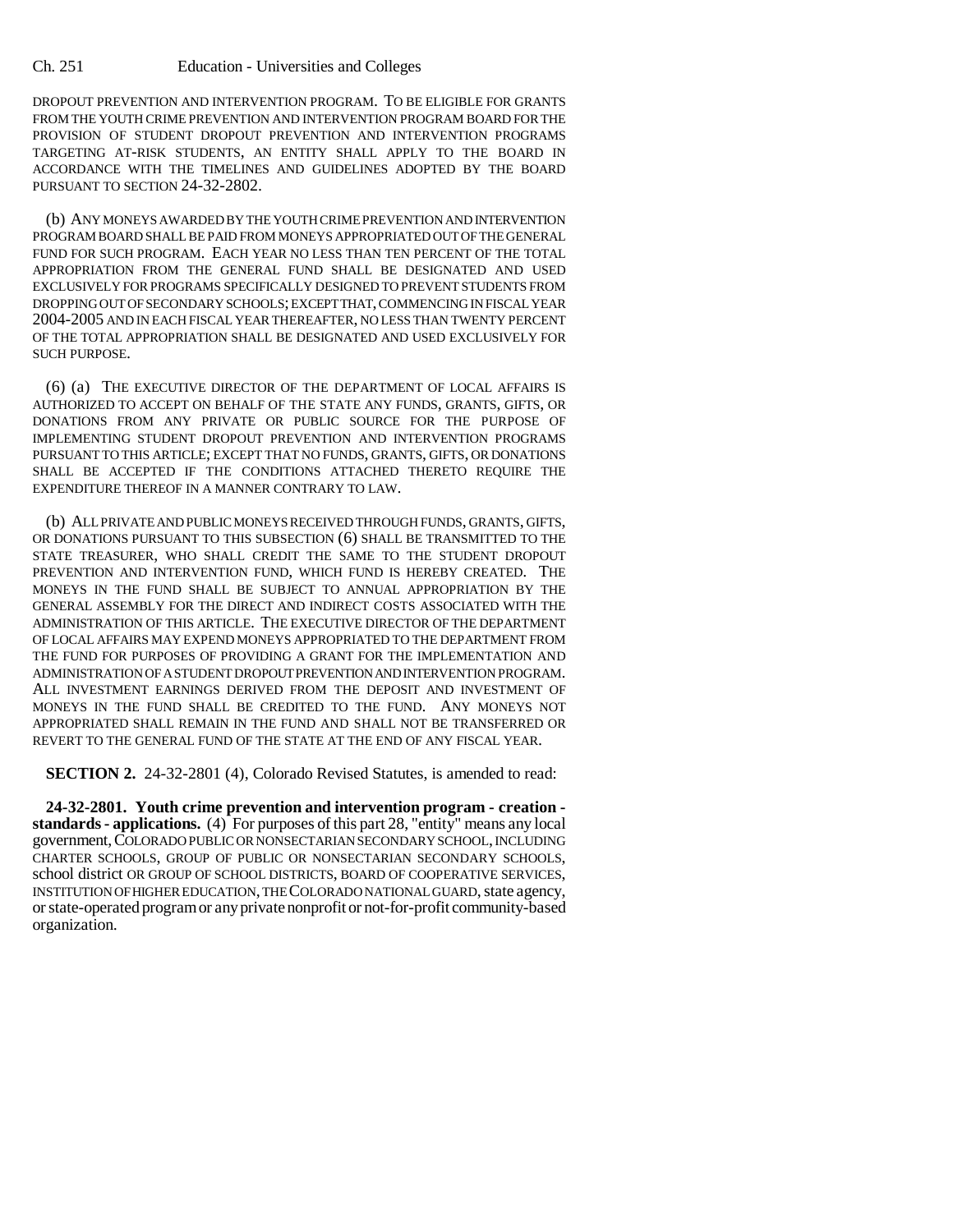**SECTION 3.** 24-32-2802 (1) (a), (1) (b), (2) (b) (III), and (2) (c), Colorado Revised Statutes, are amended to read:

**24-32-2802. Youth crime prevention and intervention program board members - duties - student dropout prevention and intervention fund - creation.** (1) (a) There is hereby created the youth crime prevention and intervention program board, referred to in this part 28 as the "board", consisting of four members appointed by the governor with the consent of the senate, two THREE members appointed by the speaker of the house of representatives, and two THREE members appointed by the president of the senate. For the initial appointments, the governor shall appoint members to the board after the speaker of the house of representatives and the president of the senate have made appointments. No more than five SIX of the members appointed to the board shall be members of the same political party. At their first meeting, the members of the board shall choose a chairperson and a vice-chairperson. In addition to the appointed board members, the executive director of the department of local affairs shall serve as the ninth ELEVENTH member of the board.

(b) (I) In appointing members to the board, the governor, the speaker of the house of representatives, and the president of the senate shall choose persons who have a knowledge and awareness of innovative strategies for youth crime prevention and intervention.

(II) In appointing members of the board, the governor, the speaker of the house of representatives, and the president of the senate shall appoint one or more persons who possess knowledge and awareness of early childhood care and education. IN ADDITION, THE SPEAKER OF THE HOUSE OF REPRESENTATIVES AND THE PRESIDENT OF THE SENATE SHALL EACH APPOINT AT LEAST ONE PERSON WHO HAS A KNOWLEDGE AND AWARENESS OF STUDENT ISSUES, INCLUDING THE CAUSES OF STUDENT DROPOUT IN SECONDARY SCHOOLS, AS WELL AS INNOVATIVE STRATEGIES FOR REDUCING THE DROPOUT RATE AMONG SECONDARY SCHOOL STUDENTS. For purposes of this subparagraph (II), "early childhood" means less than nine years of age.

(III) IN APPOINTING MEMBERS, THE GOVERNOR SHALL APPOINT AT LEAST ONE MEMBER TO THE BOARD WHO IS REPRESENTATIVE OF A MINORITY COMMUNITY.

(2) (b) In addition to the guidelines developed pursuant to paragraph (a) of this subsection (2), the board shall develop criteria for awarding grants under the youth crime prevention and intervention program including, but not limited to, the following requirements:

(III) That the program is directed at providing intervention services to youth and their families in an effort to decrease incidents of crime and violence OR THAT THE PROGRAM IS DIRECTED AT PROVIDING SERVICES TO AT-RISK STUDENTS AND THEIR FAMILIES IN AN EFFORT TO REDUCE THE DROPOUT RATE IN SECONDARY SCHOOLS PURSUANT TO SECTION 24-32-2806. IF AN ENTITY IS SEEKING A GRANT FROM THE BOARD FOR A STUDENT DROPOUT PREVENTION AND INTERVENTION PROGRAM PURSUANT TO SECTION 24-32-2806, ONE OF THE CRITERIA THE BOARD SHALL CONSIDER IS WHETHER OR NOT THE PROGRAM HAS BEEN IMPLEMENTED ELSEWHERE, IF KNOWN, AND, IF SO, THE RELATIVE SUCCESS OF SUCH PROGRAM. IT SHALL NOT BE REQUIRED, HOWEVER, THAT THE PROGRAM BE PREVIOUSLY IMPLEMENTED IN ORDER